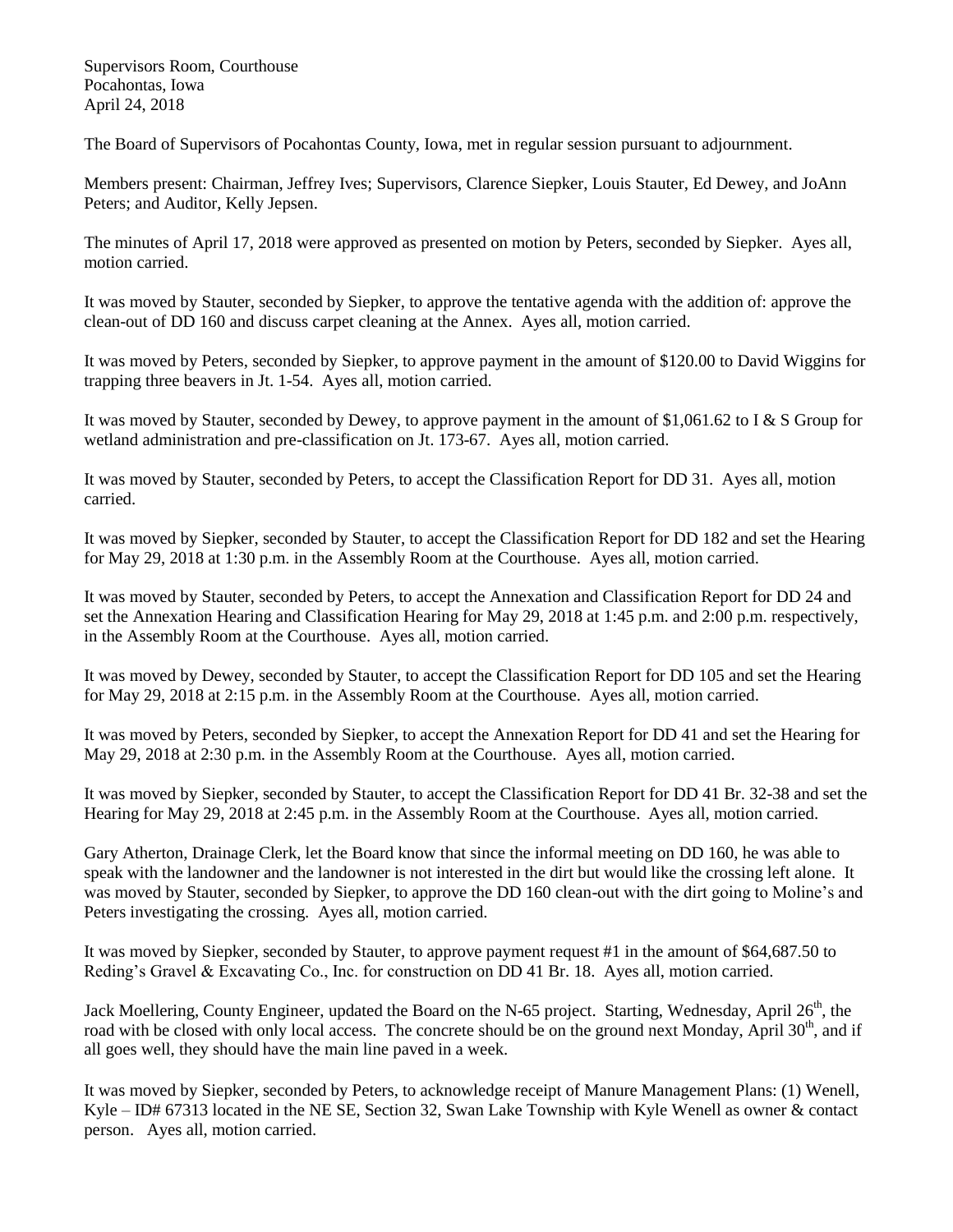After discussion, it was moved by Stauter, seconded by Dewey, to approve Benefits, Inc.'s FY19 Administration Services Proposal. Ayes all, motion carried.

Jepsen let the Board know that the all employee meeting has been set for May 22, 2018 at 8:00 a.m. at the Expo Center. Jepsen also reported that Dale Smith inquired if the Board had given any thought to selling the 40 acres that the County owns in Webster County, as Humboldt and Webster County are both selling land right now listed for \$4,200 per acre. Stauter explained that the County is not interested in selling the land until N-65 is complete, but would consider it at that time.

Next, the Board discussed the request from Dan Feistner, County Attorney, to have the carpets cleaned at the Annex. Ives explained that the Auditor is responsible for the Courthouse and the Annex and those requests are to go to her, not directly to the Board. The Supervisors and Jepsen all agreed that the custodians could clean the carpets if need be.

| A Plus Auto                   | Parts                     | 82.11     | $\mathbf{1}$   |
|-------------------------------|---------------------------|-----------|----------------|
| Ability Network               | Billing Serv              | 305.05    | $\overline{1}$ |
| Access Systems Leasing        | Copier Exp                | 135.07    | $\mathbf{1}$   |
| Adv Systems                   | Copier Exp                | 179.22    | $\mathbf{1}$   |
| E Ahlrichs                    | Mileage                   | 191.84    | $\mathbf{1}$   |
| Alliant Energy                | Utilities                 | 147.63    | $\mathbf{1}$   |
| Am Lung Ass                   | Radon Kits                | 400.00    | $\mathbf{1}$   |
| G Atherton                    | Phone/Mileage REMB        | 292.64    | $\mathbf{1}$   |
| Client                        | Mileage                   | 58.86     | $1\,$          |
| Barco Municipal               | Materials                 | 10025.25  | $\mathbf{1}$   |
| N Betten                      | Mileage                   | 334.63    | $\mathbf{1}$   |
| <b>B</b> H Energy             | Gas                       | 159.78    | $\mathbf{1}$   |
| B H Energy                    | Gas/Pocahontas            | 1034.15   | $1\,$          |
| Co. Social Services           | Allocation                | 116262.72 | $\mathbf{1}$   |
| BV Co EMA                     | Training & equip          | 100.00    | $\mathbf{1}$   |
| Canon Financial Services, Inc | Copier Exp                | 87.95     | 3              |
| S Cash                        | Mileage                   | 173.31    | $\mathbf{1}$   |
| CID                           | Custodial Supplies        | 136.80    | $\mathbf{1}$   |
| CenturyLink                   | Phone                     | 176.14    | $\overline{2}$ |
| D Cirks                       | Phone REIM                | 80.00     | $\mathbf{1}$   |
| <b>CFR</b>                    | Services                  | 1263.00   | $\mathbf{1}$   |
| J Conlin                      | Mileage                   | 281.22    | $\mathbf{1}$   |
| Counsel                       | Copier Exp                | 25.33     | 1              |
| 0 Cressler                    | Mileage, meal             | 54.83     | $\mathbf{1}$   |
| 0 Cressler                    | Travel Exp Spring School  | 215.51    | $\mathbf{1}$   |
| Fire Proof Plus               | Inspection                | 116.00    | $\mathbf{1}$   |
| Force America                 | Parts                     | 197.50    | $\mathbf{1}$   |
| Genesis                       | Janitorial                | 750.00    | 1              |
| Gilmore City                  | Utilities                 | 235.09    | $\mathbf{1}$   |
| T Grau                        | Expenses                  | 1944.87   | $\mathbf{1}$   |
| Kelsey E Hall                 | Mileage                   | 122.08    | 1              |
| I & S Group                   | Drainage                  | 3475.61   | 1              |
| IA Lakes Elec                 | Electricity               | 299.05    | $\mathbf{1}$   |
| IA Lakes Elec                 | Tower rental/util         | 59.45     | $\mathbf{1}$   |
| IA Prison Ind                 | private entr. signs       | 37.00     | $\mathbf{1}$   |
| IA SOS                        | Notary fee                | 30.00     | $1\,$          |
| IA SOS                        | NCOA Cards                | 69.53     | $\mathbf{1}$   |
| ISACA                         | Dues                      | 225.00    | $\mathbf{1}$   |
| Jacks OK Tire                 | Tires/Parts               | 535.72    | $\mathbf{1}$   |
| House of Print                | Offc Supplies             | 166.75    | $\mathbf{1}$   |
| Laurens Municipal             | Telecommunications        | 643.26    | 1              |
| Laurens Plumbing              | Supplies                  | 389.50    | $\overline{c}$ |
| RELX INC DBA LexisNexis       | Software                  | 101.97    | 1              |
| Machine Shop                  | welding leathers/gas/rolo | 318.95    | $\mathbf{1}$   |
| Machine Shop                  | Repairs                   | 312.96    | $\mathbf 1$    |
| Mail Servcs                   | Printing/mailing MVR Noti | 225.56    | $1\,$          |
| Mangold Environ               | Water Tests               | 166.00    | $\mathbf{1}$   |
| Martin Marietta               | rd stone                  | 5235.44   | 1              |
| Martin Marietta               | Road Aggregate            | 697.30    | $\mathbf 1$    |
| MidAmeri Energy               | Palmer int lts            | 66.62     | $\mathbf{1}$   |
| MidAmeri Energy               | Palmer/elec               | 62.61     | $1\,$          |
| Midwest Wheel                 | Supplies                  | 284.60    | 1              |
| Midwestern Mechanical         | Supplies                  | 327.00    | $\mathbf{1}$   |
| Napa                          | Filters                   | 115.96    | 1              |
| Napa                          | Oil Filters               | 25.49     | $\mathbf{1}$   |
| Napa                          | Shop supplies             | 33.49     | 1              |
| R Nystrom                     | Supplies                  | 96.28     | $\mathbf{1}$   |

## The following claims were audited and allowed: